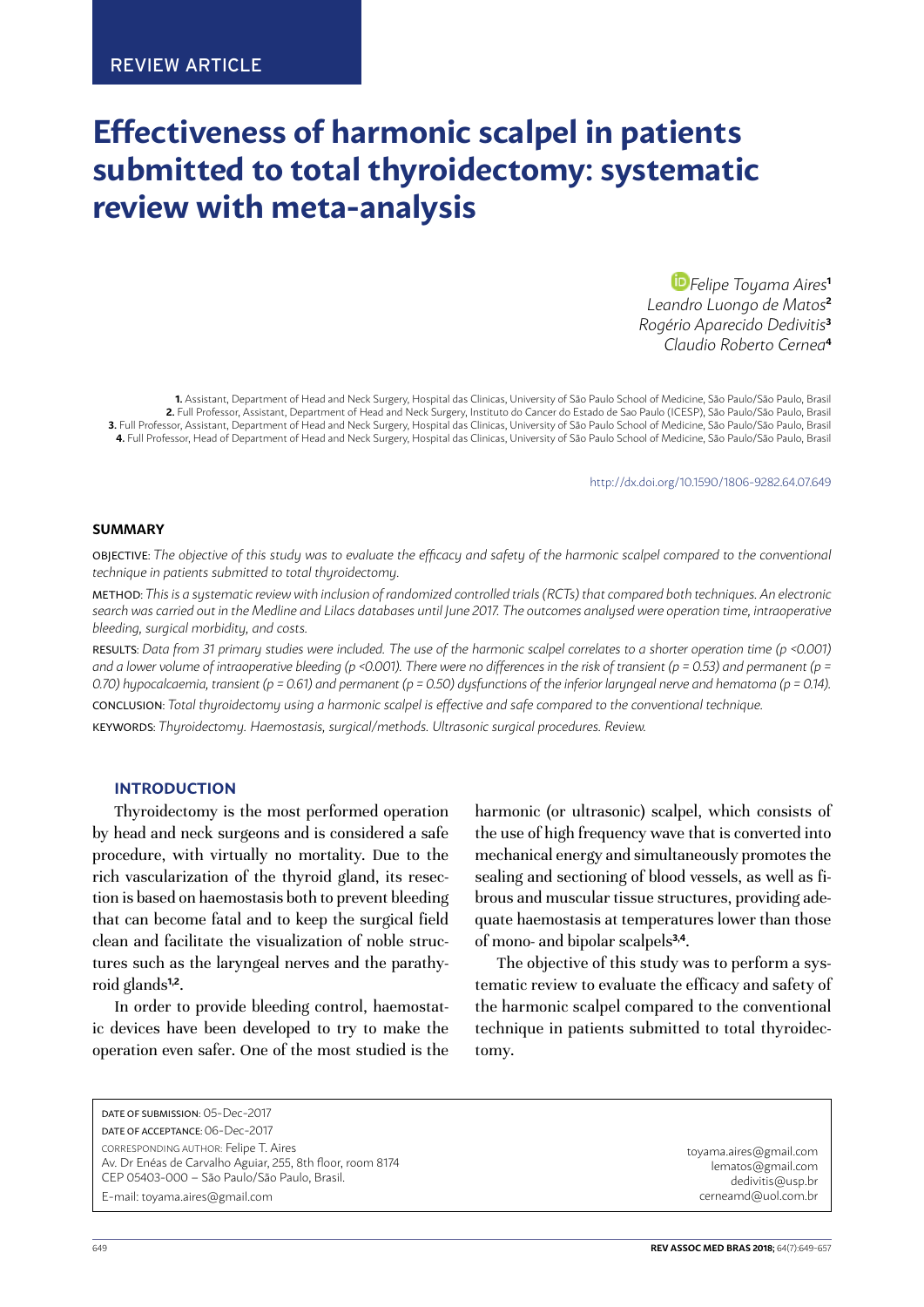## **METHOD** Selection criteria

We selected all randomized and controlled clinical trials comparing the use of harmonic scalpel with the conventional ligature technique in patients submitted to total thyroidectomy. The studies were selected from the reading of the respective titles and abstracts. When it was not possible to identify whether the study would be included or not, the full text was requested for the detailed analysis.

Studies that included patients with thyroid gland disease, regardless of the nature of the diagnosis (benign or malignant), who underwent total thyroidectomy were included. Studies that included patients submitted to total thyroidectomy, associated with other concomitant procedures, and with a history of previous surgery and/or cervical irradiation were excluded.

The intervention group included patients who used the harmonic scalpel during the surgical procedure, while the control group underwent conventional ligation surgery. At first, there was no restriction on the description of the harmonic scalpel technology used.

The outcomes analysed were operating time, intraoperative bleeding volume, incidences of inferior laryngeal nerve injury (temporary and permanent), hypocalcaemia (temporary and permanent), and hematoma requiring surgical intervention and procedure costs.

## **SEARCH STRATEGY**

The electronic databases Medline (via PubMed) and Lilacs were consulted for identification of the primary studies. These were closed in June 2017.

For the recovery of the primary articles, the search strategy (thyroidectomy OR thyroid surgery) AND (electrocoagulation OR ultrasonic surgical procedures OR ligation OR constriction OR surgical haemostasis OR suture techniques OR harmonic OR ultrasonic OR surgical instruments OR) was used.

In addition, the references of the selected studies and of published reviews were consulted through manual search to select articles that were not included in the electronic searches.

### **STATISTICAL ANALYSIS**

The measures of effectiveness or damage expressed in absolute numbers were analysed through the relative risk difference adopting a 95% confidence interval. For all statistically significant results, the numbers needed to treat (NNT) and numbers needed to harm (NNH) were calculated. The continuous data were analysed when the average and its standard deviation of the final measurements were presented. The weighted average difference between groups was used.

Inconsistencies between clinical trials were estimated by the chi-square test (Chi**<sup>2</sup>** ) of heterogeneity and quantified using the I<sup>2</sup> test. Values above 50% were considered as high heterogeneity.

A sensitivity analysis was carried out regarding the methodological risk, which was established according to the Jadad criteria**<sup>5</sup>** .

## **RESULTS**

# Results of electronic searches

Electronic and manual searches resulted in a total of 2,137 studies. After reading the respective titles and abstracts, 2,099 studies that clearly did not fit the proposed theme were excluded. Thirty-eight studies potentially eligible for inclusion were selected for reading the full texts. After this step, seven studies were excluded, since four did not separately describe the results regarding total and partial thyroidectomy**6-9**, one was not a randomized clinical trial**<sup>10</sup>**, one was published in duplicate**<sup>11</sup>** (the most recent article was considered) and one included only 7% of the sample submitted to total thyroidectomy**<sup>12</sup>**. Thus, the results of this review are based on data from 31 studies.

# Assessment of methodological risk of primary studies

All primary studies were described as a randomized clinical trial. Of the 31 studies, only ten adequately described the randomization and allocation of patients**14,16,22,24,28,30,33,34,42,43**. In 17 studies the method of randomization was not describ ed**15,17-20,25,26,27,29,31,32,35-39,41** and in another four it was considered inappropriate**13,21,23,40**.

Since it is a surgical study, double blinding is very difficult to apply. Only one study was described as double-blind**25**, while other nine**18,20,23,29,34,35,37,42,43** applied blinding only in the patients. In the remaining 21 studies, there was no blinding.

Whenever present, loss of follow-up or protocol break were described, and accounted for less than 20% in all studies.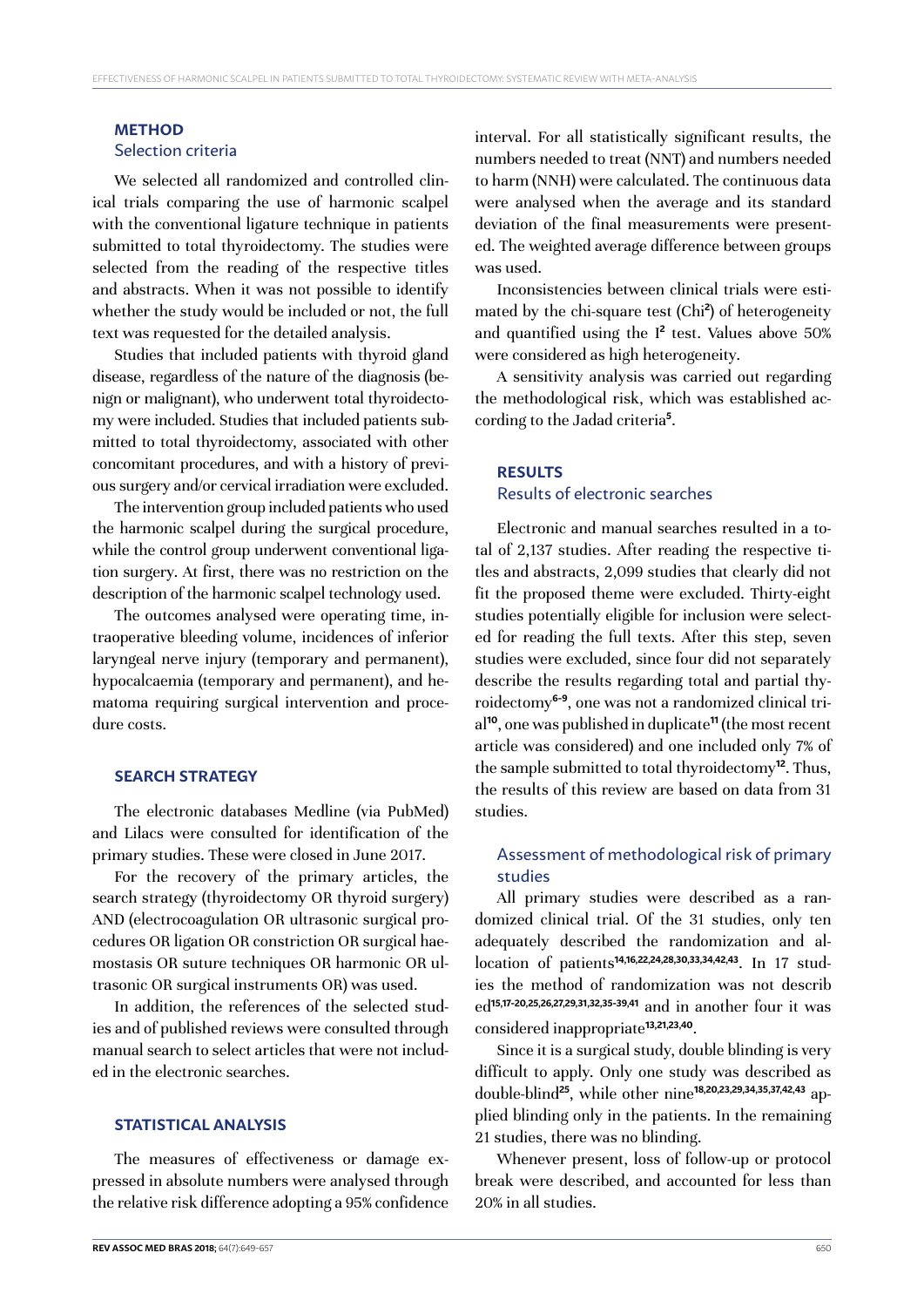**FIGURE 1.** META-ANALYSIS ON (A) OPERATION TIME AND (B) INTRAOPERATIVE BLEEDING COMPARING THE HAR-MONIC SCALPEL WITH THE CONVENTIONAL TECHNIQUE.

|                                                                                                                  |      | Harmonic  |                |               | Conventional |     |                 | <b>Mean Difference</b>              | <b>Mean Difference</b>                                                              |  |  |
|------------------------------------------------------------------------------------------------------------------|------|-----------|----------------|---------------|--------------|-----|-----------------|-------------------------------------|-------------------------------------------------------------------------------------|--|--|
| Study or Subgroup                                                                                                | Mean |           |                | SD Total Mean |              |     | SD Total Weight | IV, Random, 95% CI                  | IV, Random, 95% CI                                                                  |  |  |
| Al-Dhahiry, 2015                                                                                                 | 93   | 13        | 26             |               | 113 10.9     | 26  | 3.8%            | $-20.00$ [ $-26.52$ , $-13.48$ ]    |                                                                                     |  |  |
| Arslan, 2017                                                                                                     | 92.3 | 8.7       | 101            | 96.7          | 10.4         | 105 | 4.0%            | $-4.40$ [ $-7.01$ , $-1.79$ ]       |                                                                                     |  |  |
| Blanchard, 2017                                                                                                  | 97   | 39        | 606            | 107           | 46           | 595 | 3.9%            | $-10.00$ [ $-14.83$ , $-5.17$ ]     |                                                                                     |  |  |
| Cannizzaro, 2014                                                                                                 |      | 79.4 21.9 | 141            | 110           | 25.8         | 124 | 3.9%            | $-30.60$ $[-36.40, -24.80]$         |                                                                                     |  |  |
| Cordon, 2005                                                                                                     | 104  | 29        | $\overline{7}$ | 136           | 37           | 12  | 2.0%            | $-32.00$ [ $-62.00$ , $-2.00$ ]     |                                                                                     |  |  |
| Defechereux, 2003                                                                                                |      | 70.7 18.3 | 17             | 96.5          | 28.9         | 17  | 3.1%            | $-25.80$ [ $-42.06$ , $-9.54$ ]     |                                                                                     |  |  |
| Di Renzo, 2010                                                                                                   | 62.7 | 14.1      | 31             | 72.7          | 13.6         | 31  | 3.8%            | $-10.00$ [ $-16.90, -3.10$ ]        |                                                                                     |  |  |
| Docimo, 2012                                                                                                     | 63   | 9         | 100            | 85            | 15           | 100 | 4.0%            | $-22.00$ $[-25.43, -18.57]$         |                                                                                     |  |  |
| Duan, 2013                                                                                                       | 79   | 21.5      | 389            | 125           | 30.4         | 389 | 4.0%            | -46.00 [-49.70, -42.30]             |                                                                                     |  |  |
| Ferri, 2011                                                                                                      | 44.9 | 8.3       | 50             | 69.5          | 10.7         | 50  | 4.0%            | $-24.60$ $[-28.35, -20.85]$         |                                                                                     |  |  |
| Frazzetta, 2005                                                                                                  | 56   | 18        | 60             | 96            | 17           | 60  | 3.9%            | $-40.00$ [ $-46.26$ , $-33.74$ ]    |                                                                                     |  |  |
| Gentileschi, 2011                                                                                                | 100  | 34        | 43             | 119           | 30           | 38  | 3.3%            | $-19.00$ $[-32.94, -5.06]$          |                                                                                     |  |  |
| Konturek, 2012                                                                                                   | 45.4 | 8.7       | 41             | 64.5          | 14.2         | 41  | 3.9%            | $-19.10$ [ $-24.20$ , $-14.00$ ]    |                                                                                     |  |  |
| Kowalski, 2012                                                                                                   | 72.6 | 33.9      | 128            | 87.8          | 40.3         | 133 | 3.7%            | $-15.20$ [ $-24.22$ , $-6.18$ ]     |                                                                                     |  |  |
| Lombardi, 2008                                                                                                   | 53.1 | 20.7      | 100            | 75.2          | 23.5         | 100 | 3.9%            | $-22.10$ [ $-28.24$ , $-15.96$ ]    |                                                                                     |  |  |
| Materazzi, 2013                                                                                                  |      | 51.9 30.3 | 141            | 70.9          | 34.8         | 127 | 3.8%            | $-19.00$ $[-26.85, -11.15]$         |                                                                                     |  |  |
| Miccoli, 2006                                                                                                    | 40   | 6.8       | 50             | 46.7          | 10.8         | 50  | 4.0%            | $-6.70$ [ $-10.24$ , $-3.16$ ]      |                                                                                     |  |  |
| Minni, 2016                                                                                                      | 78.8 | 16.1      |                | 174 133.6     | 33.4         | 187 | 3.9%            | $-54.80[-60.15, -49.45]$            |                                                                                     |  |  |
| Mourad, 2011                                                                                                     | 57   | 13        | 34             | 80            | 12           | 34  | 3.9%            | $-23.00$ [ $-28.95$ , $-17.05$ ]    |                                                                                     |  |  |
| Ortega, 2004                                                                                                     | 86   | 20        | 57             | 101           | 16           | 57  | 3.8%            | $-15.00$ $[-21.65, -8.35]$          |                                                                                     |  |  |
| Papavramidis, 2010                                                                                               | 76.7 | 22.9      | 45             | 101.7         | 20.8         | 45  | 3.7%            | $-25.00$ [ $-34.04$ , $-15.96$ ]    |                                                                                     |  |  |
| Pons, 2009                                                                                                       | 114  | 9         | 20             | 151           | 15           | 20  |                 | 3.8% -37.00 [-44.67, -29.33]        |                                                                                     |  |  |
| Sartori, 2008                                                                                                    | 94   | 24        | 50             | 118           | 28           | 50  | 3.6%            | $-24.00$ [ $-34.22$ , $-13.78$ ]    |                                                                                     |  |  |
| Ssta, 2012                                                                                                       | 91   | 37        | 119            | 121           | 42           | 122 | 3.6%            | $-30.00$ $[-39.99, -20.01]$         |                                                                                     |  |  |
| Soroush, 2013                                                                                                    | 60   | 9.2       | 33             | 121.9         | 30.9         | 35  |                 | 3.6% -61.90 [-72.61, -51.19]        |                                                                                     |  |  |
| Yildirim, 2008                                                                                                   | 77.9 | 12.5      | 50             | 105           | 16           | 54  | 3.9%            | $-27.10$ [ $-32.60$ , $-21.60$ ]    |                                                                                     |  |  |
| Zanghi, 2014                                                                                                     | 105  | 27        | 41             | 143           | 32           | 42  |                 | 3.4% -38.00 [-50.73, -25.27]        |                                                                                     |  |  |
| Total (95% CI)                                                                                                   |      |           | 2654           |               |              |     |                 | 2644 100.0% -25.76 [-31.60, -19.91] |                                                                                     |  |  |
| Heterogeneity: Tau <sup>2</sup> = 220.05; Chi <sup>2</sup> = 719.08, df = 26 (P < 0.00001); l <sup>2</sup> = 96% |      |           |                |               |              |     |                 |                                     |                                                                                     |  |  |
| Test for overall effect: $Z = 8.64$ (P<0.00001)                                                                  |      |           |                |               |              |     |                 |                                     | 25<br>50<br>$-50$<br>$-25$<br>$\mathbf{0}$<br>Favours Harmonic Favours Conventional |  |  |

|                                                                              |      | Harmonic  |     |                   | Conventional |     |                     | <b>Mean Difference</b>           |        |                           | <b>Mean Difference</b> |                                   |     |
|------------------------------------------------------------------------------|------|-----------|-----|-------------------|--------------|-----|---------------------|----------------------------------|--------|---------------------------|------------------------|-----------------------------------|-----|
| Study or Subgroup                                                            | Mean | ရာ        |     | <b>Total Mean</b> | SD           |     | <b>Total Weight</b> | IV, Fixed, 95% C                 |        |                           | IV, Fixed, 95% C       |                                   |     |
| Defechereux, 2003                                                            |      | 74.5 50.9 | 17  | 134.6             | 108.4        | 17  | 0.2%                | $-60.10$ [ $-117.03$ , $-3.17$ ] |        |                           |                        |                                   |     |
| Frazzetta, 2005                                                              | 40   | 10        | 60  | 100               | 30           | 60  | 11.5%               | $-60.00$ [ $-68.00$ . $-52.00$ ] |        | ÷                         |                        |                                   |     |
| Konturek, 2012                                                               | 29.9 | 9.8       | 41  | 56.8              | 11           | 41  | 36.2%               | $-26.90$ [ $-31.41$ , $-22.39$ ] |        | 目                         |                        |                                   |     |
| Mourad, 2011                                                                 | 28   | 30        | 34  | 52                | 29           | 34  | 3.7%                | $-24.00$ [ $-38.03$ , $-9.97$ ]  |        | $-1$                      |                        |                                   |     |
| Pons, 2009                                                                   | 23   | 19        | 20  | 39                | 19           | 20  | 5.3%                | $-16.00$ [ $-27.78$ , $-4.22$ ]  |        |                           | $-0-$                  |                                   |     |
| Sartori, 2008                                                                | 97   | 19        | 50  | 107               | 25           | 50  | 9.7%                | $-10.00$ [ $-18.70$ , $-1.30$ ]  |        |                           | ╼                      |                                   |     |
| Soroush, 2013                                                                | 24.5 | 6         | 33  | 110.6             | 19.7         | 35  | 15.7%               | $-86.10$ [ $-92.94$ , $-79.26$ ] | $-0$   |                           |                        |                                   |     |
| Yildirim, 2008                                                               | 25.3 | 10.2      | 50  | 59.5              | 33.9         | 54  | 8.2%                | $-34.20$ [ $-43.67$ , $-24.73$ ] |        | $-\mathbf{r}$             |                        |                                   |     |
| Zanghi, 2014                                                                 | 24   | 18        | 41  | 36                | 23           | 42  | 9.4%                | $-12.00$ [ $-20.87, -3.13$ ]     |        |                           |                        |                                   |     |
| Total (95% CI)                                                               |      |           | 346 |                   |              | 353 |                     | 100.0% -36.97 [-39.69, -34.26]   |        |                           |                        |                                   |     |
| Heterogeneity: Chi <sup>2</sup> = 332.90, df = 8 (P < 0.00001); $I^2 = 98\%$ |      |           |     |                   |              |     |                     |                                  |        |                           |                        |                                   |     |
| Test for overall effect: $Z = 26.71$ (P < 0.00001)                           |      |           |     |                   |              |     |                     |                                  | $-100$ | $-50$<br>Favours Harmonic |                        | 50<br><b>Favours Conventional</b> | 100 |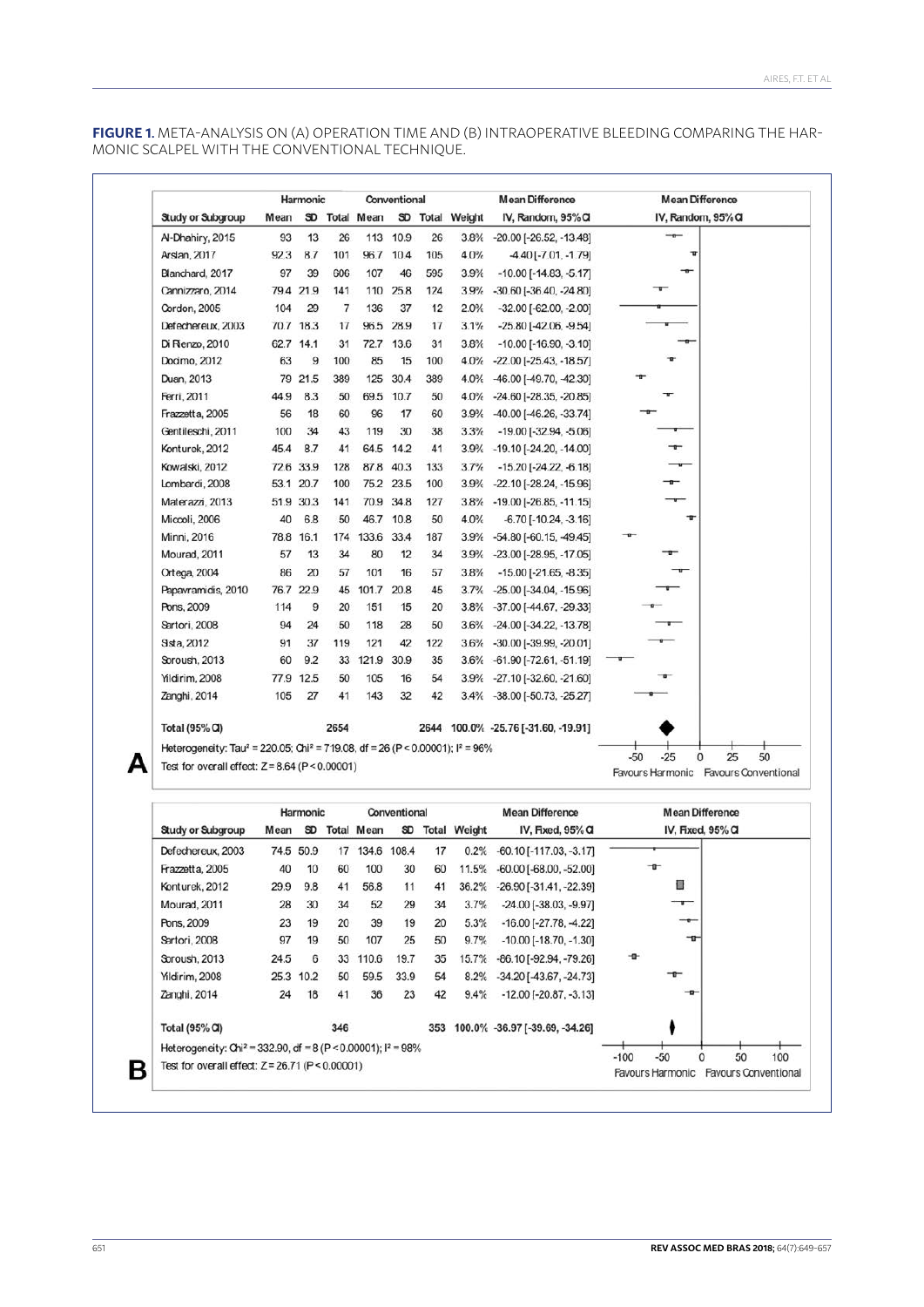## Operation time

Twenty-seven primary studies evaluated the operation time of total thyroidectomy comparing the harmonic scalpel to the conventional technique. Two studies did not provide the standard deviations of the averages and were not included in the overall analysis of the result.

For the calculation of the meta-analysis the random effect method was used due to the high heterogeneity of the results  $(I^2 = 96%)$ . Patients submitted to total thyroidectomy with the aid of the harmonic scalpel showed a reduction of approximately 26 minutes in the operation time when compared to the conventional group (95% CI 19.91 to 31.60, p <0.001, Figure 1A).

## Volume of intraoperative bleeding

Ten primary studies evaluated the intraoperative bleeding volume of total thyroidectomy comparing the harmonic scalpel to the conventional technique. One study was excluded because it did not present the standard deviations of the averages<sup>22</sup>. All studies showed a statistically significant reduction in bleeding volume in the group submitted to thyroidectomy with the aid of a harmonic scalpel. The overall analysis results in a decrease of approximately 35 ml of bleeding (95% CI 16.31 to 54.35, p <0.001, Figure 1B).

## Incidence of postoperative complications

Hematoma requiring surgical revision was studied in 18 primary studies presenting an incidence of 0.83%, 13 cases (0.60%) in the harmonic scalpel group and 23 cases (1.06%) in the conventional group. There was no significant difference between the groups (95% CI -0.01 to 0.00,  $p = 0.14$ and  $I^2 = 0\%$ ).

The incidence of transient inferior laryngeal nerve dysfunction (24 studies) occurred in 200 patients, 104 cases (4.1%) in the harmonic scalpel group and 96 cases (3.9%) in the conventional group. There was no significant difference between the groups  $(95\% \text{ CI} - 0.01 \text{ to } 0.01, p = 0.61 \text{ and } I^2 = 0\%, \text{ Figure 2A}).$ In relation to permanent dysfunction (19 studies), there was also no significant difference between the groups  $(0.6\% \times 0.4\%, 95\% \text{ CI} -0.00 \text{ to } 0.01, p = 0.50)$ and  $I^2 = 0$  %, Figure 2B).

Transient hypocalcaemia (25 studies) occurred in 15.3%. In the group with harmonic scalpel, the incidence was 14.9%, while in the conventional group it was 15.6%. There was no significant difference between the groups (95% CI -0.04 to 0.02,  $p = 0.40$  and  $I^2$  = 56%, Figure 2C). Excluding the primary studies responsible for the high heterogeneity (I**<sup>2</sup>** = 56%)**18,21,29**, the same effect of the previous analysis was maintained (95% CI -0.03 to 0.01,  $p = 0.53$  and  $I^2 = 0$ %).

**TABLE 1.** DESCRIPTION OF PROCEDURES COSTS COMPARING TOTAL THYROIDECTOMY WITH AND WITHOUT THE USE OF HARMONIC SCALPEL

| Study               | Expenses considered                                                                                               | Harmonic                | Conventional          | Difference be-<br>tween averages | p                        |
|---------------------|-------------------------------------------------------------------------------------------------------------------|-------------------------|-----------------------|----------------------------------|--------------------------|
| Ortega, 2004*       | Medications; Operating room time;<br>Materials; Hospitalization period                                            | $985.77 \pm 107.08$     | $1,148.40 \pm 153.25$ | $-162.6$                         | < 0.001                  |
| Frazzetta, 2005*    | Materials; Operating room time; Medi-<br>cations; Human Resources                                                 | $978.6 \pm 120$         | $1,328.7 \pm 105.7$   | $-350.1$                         | < 0.001                  |
| Lombardi, 2008*     | Human Resources; preoperative tests;<br>Medications; Operating room time;<br>Materials; Admission/Discharge       | $2.238.1 \pm 406.5$     | $2,368.1 \pm 489.9$   | $-130.0$                         | 0.04                     |
| Hallgrimsson, 2008* | Materials; Operating room time                                                                                    | $2,040$ (1,614 - 3,214) | $2,413$ (922 - 3,798) | $-373.0$                         | $\overline{\phantom{a}}$ |
| Pons, 2009#         | Materials; Human Resources; Medica-<br>tions                                                                      | $2,486 \pm 153$         | $2,571 \pm 296$       | $-85.0$                          | 0.25                     |
| Ruggeri, 2012*      | Medications; Operating room time; Ma-<br>terials; Hospitalization period; Human<br>Resources; Admission/Discharge | 2,292.52                | 2,411.49              | $-118.9$                         | ٠                        |
| Kowalski, 2012#     | Operating room time; Materials; Medi-<br>cations; Hospitalization time                                            | $2,554.7 \pm 525.1$     | $2,470.1 \pm 923.9$   | $+84.6$                          | 0.36                     |
| Konturek, 2012*     | Operating room time; Materials; Hospi-<br>talization time                                                         | $666.2 \pm 32.1$        | $718 \pm 27.2$        | $-51.8$                          | < 0.001                  |
| Blanchard, 2017*    | Operating room time; Hospitalization<br>period; Human Resources; Materials                                        | $3,954 \pm 792$         | $3,728 \pm 831$       | $+226$                           | < 0.001                  |

\* Values in euros; # Values in US dollars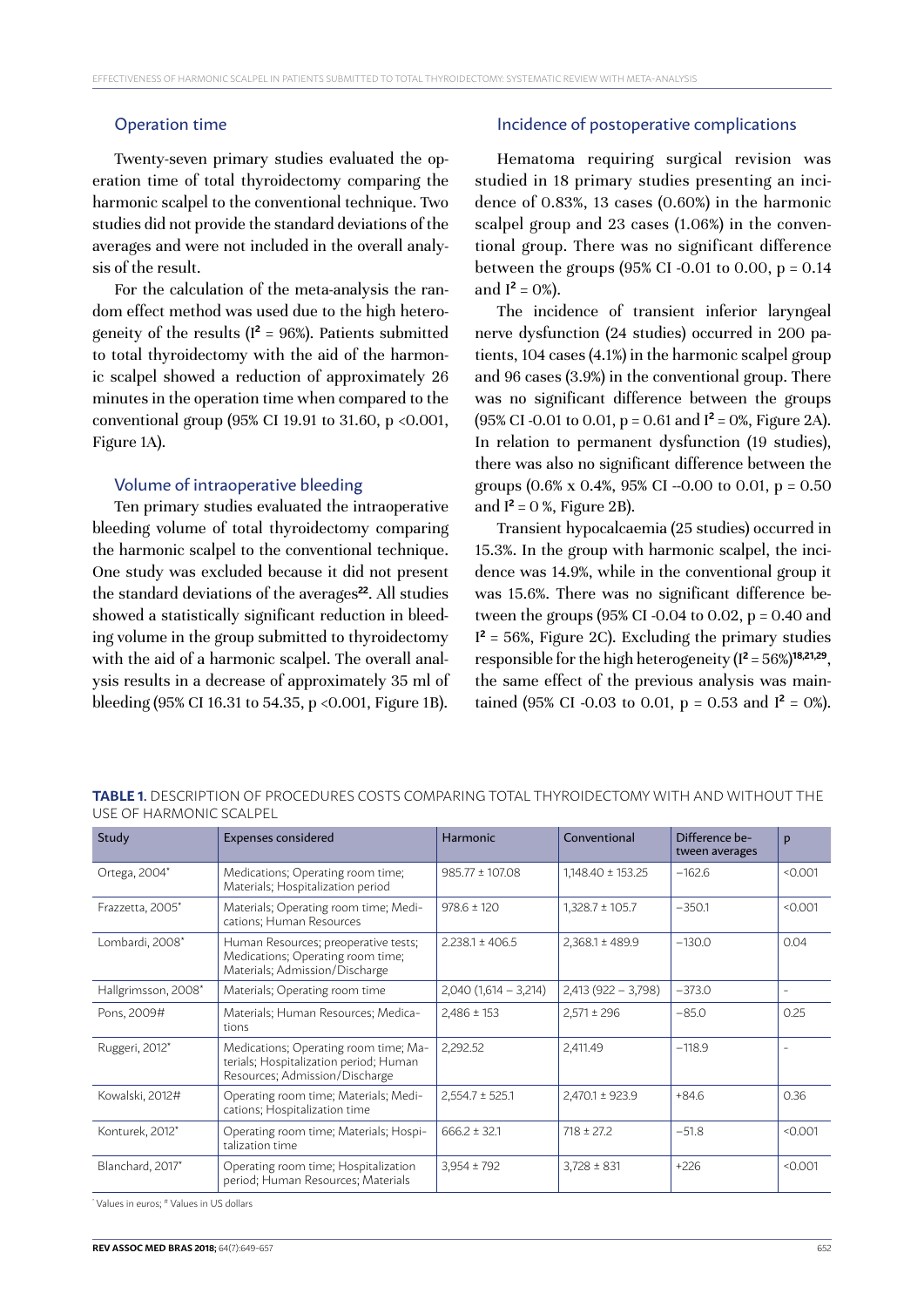|                                                                                | Harmonic       |                | Conventional   |              |        | <b>Risk Difference</b>        | <b>Risk Difference</b>                                                            |
|--------------------------------------------------------------------------------|----------------|----------------|----------------|--------------|--------|-------------------------------|-----------------------------------------------------------------------------------|
| Study or Subgroup                                                              | Events         | Total          | Events         | Total        | Weight | M-H, Fixed, 95% CI            | M-H, Fixed, 95% Q                                                                 |
| Al-Dhahiry, 2015                                                               | 1              | 26             | 3              | 26           | 1.0%   | $-0.08$ [ $-0.22$ , 0.07]     |                                                                                   |
| Arslan, 2017                                                                   | 4              | 101            | $\overline{2}$ | 105          | 4.1%   | $0.02$ [-0.03, 0.07]          |                                                                                   |
| Blanchard, 2017                                                                | 66             | 665            | 65             | 655          | 26.4%  | $0.00$ [ $-0.03$ , $0.03$ ]   |                                                                                   |
| Cannizzaro, 2014                                                               | 1              | 141            | 1              | 124          | 5.3%   | $-0.00$ $[-0.02, 0.02]$       |                                                                                   |
| Cordon, 2005                                                                   | 1              | $\overline{7}$ | 0              | 12           | 0.4%   | $0.14$ [-0.15, 0.43]          |                                                                                   |
| Defechereux, 2003                                                              | 0              | 17             | 0              | 17           | 0.7%   | $0.00$ [-0.11, 0.11]          |                                                                                   |
| Di Renzo, 2010                                                                 | 1              | 31             | 0              | 31           | 1.2%   | $0.03$ [-0.05, 0.12]          |                                                                                   |
| Docimo, 2012                                                                   | 1              | 100            | 1              | 100          | 4.0%   | $0.00$ [-0.03, 0.03]          |                                                                                   |
| Duan, 2013                                                                     | $\overline{0}$ | 389            | 1              | 389          | 15.6%  | $-0.00$ [ $-0.01$ , $0.00$ ]  |                                                                                   |
| Ferri, 2011                                                                    | 0              | 50             | $\overline{2}$ | 50           | 2.0%   | $-0.04[-0.11, 0.03]$          |                                                                                   |
| Frazzetta, 2005                                                                | 1              | 60             | $\overline{2}$ | 60           | 2.4%   | $-0.02$ [ $-0.07, 0.04$ ]     |                                                                                   |
| Hallgrimsson, 2008                                                             | 4              | 27             | 1              | 24           | 1.0%   | $0.11$ [-0.05, 0.26]          |                                                                                   |
| Konturek, 2012                                                                 | 1              | 41             | $\mathbf{1}$   | 41           | 1.6%   | $0.00$ [-0.07, 0.07]          |                                                                                   |
| Kowalski, 2012                                                                 | $\overline{7}$ | 128            | 7              | 133          | 5.2%   | $0.00$ [-0.05, 0.06]          |                                                                                   |
| Lombardi, 2008                                                                 | $\overline{2}$ | 100            | $\mathbf{1}$   | 100          | 4.0%   | $0.01$ [-0.02, 0.04]          |                                                                                   |
| Marchesi, 2003                                                                 | 8              | 72             | 3              | 70           | 2.8%   | $0.07$ [-0.02, 0.15]          |                                                                                   |
| Materazzi, 2013                                                                | 1              | 141            | 1              | 127          | 5.3%   | $-0.00$ [ $-0.02$ , $0.02$ ]  |                                                                                   |
| Miccoli, 2006                                                                  | $\Omega$       | 50             | 0              | 50           | 2.0%   | $0.00$ [-0.04, 0.04]          |                                                                                   |
| Minni, 2016                                                                    | $\mathbf{1}$   | 174            | $\overline{2}$ | 187          | 7.2%   | $-0.00$ [ $-0.02$ , 0.01]     |                                                                                   |
| Mourad, 2011                                                                   | 0              | 34             | 1              | 34           | 1.4%   | $-0.03$ [ $-0.11$ , $0.05$ ]  |                                                                                   |
| Papavramidis, 2010                                                             | 0              | 45             | 0              | 45           | 1.8%   | $0.00$ [-0.04, 0.04]          |                                                                                   |
| Pons, 2009                                                                     | 1              | 20             | 0              | 20           | 0.8%   | $0.05$ [-0.08, 0.18]          |                                                                                   |
| Sartori, 2008                                                                  | 1              | 50             | 1              | 50           | 2.0%   | $0.00$ [-0.05, 0.05]          |                                                                                   |
| Zanghi, 2014                                                                   | $\overline{2}$ | 41             | 1              | 42           | 1.7%   | $0.02$ [-0.06, 0.11]          |                                                                                   |
| Total (95% CI)                                                                 |                | 2510           |                | 2492         | 100.0% | $0.00$ [-0.01, 0.01]          |                                                                                   |
| Total events                                                                   | 104            |                | 96             |              |        |                               |                                                                                   |
| Heterogeneity: Chi <sup>2</sup> = 14.07, df = 23 (P=0.92); l <sup>2</sup> = 0% |                |                |                |              |        |                               |                                                                                   |
| Test for overall effect: $Z = 0.51$ (P=0.61)                                   |                |                |                |              |        |                               | 0.05<br>0.1<br>$-0.1$<br>$-0.05$<br>0<br>Favours Harmonic<br>Favours Conventional |
|                                                                                | Harmonic       |                | Conventional   |              |        | <b>Risk Difference</b>        | <b>Risk Difference</b>                                                            |
| Study or Subgroup                                                              | Events         | Total          | Events         | <b>Total</b> | Weight | M-H, Fixed, 95% CI            | M-H, Fixed, 95% C                                                                 |
| Al-Dhahiry 2015                                                                | $\Omega$       | 26             | 3              | 26           | 14%    | $-0.12$ [ $-0.25$ , $0.021$ ] |                                                                                   |

| Study or Subgroup                                                    | Events      | Total | Events       | <b>Total</b> | Weight | M-H, Fixed, 95% CI        | M-H, Fixed, 95% C                        |
|----------------------------------------------------------------------|-------------|-------|--------------|--------------|--------|---------------------------|------------------------------------------|
| Al-Dhahiry, 2015                                                     | $\circ$     | 26    | $\mathbf{3}$ | 26           | 1.4%   | $-0.12$ [ $-0.25, 0.02$ ] |                                          |
| Arslan, 2017                                                         | 2           | 101   | 1            | 105          | 5.6%   | $0.01$ [-0.02, 0.04]      |                                          |
| Blanchard, 2017                                                      | 9           | 632   | 3            | 630          | 34.2%  | $0.01$ [-0.00, 0.02]      |                                          |
| Cannizzaro, 2014                                                     | 0           | 141   | 0            | 124          | 7.1%   | $0.00$ [-0.01, 0.01]      |                                          |
| Di Renzo, 2010                                                       | 0           | 31    | 0            | 31           | 1.7%   | $0.00$ [-0.06, 0.06]      |                                          |
| Ferri, 2011                                                          | 0           | 50    | 0            | 50           | 2.7%   | $0.00$ [-0.04, 0.04]      |                                          |
| Frazzetta, 2005                                                      | 0           | 60    | 0            | 60           | 3.2%   | $0.00$ [-0.03, 0.03]      |                                          |
| Hallgrimsson, 2008                                                   | 0           | 27    | 0            | 24           | 1.4%   | $0.00$ [-0.07, 0.07]      |                                          |
| Lombardi, 2008                                                       | $\mathbf 0$ | 100   | 0            | 100          | 5.4%   | $0.00$ [-0.02, 0.02]      |                                          |
| Marchesi, 2003                                                       | 1           | 72    | 0            | 70           | 3.8%   | $0.01$ [-0.02, 0.05]      |                                          |
| Materazzi, 2013                                                      | $\Omega$    | 141   | $\mathbf 0$  | 127          | 7.2%   | $0.00$ [-0.01, 0.01]      |                                          |
| Miccoli, 2006                                                        | 0           | 50    | 0            | 50           | 2.7%   | $0.00$ [-0.04, 0.04]      |                                          |
| Miccoli, 2010                                                        | 0           | 31    | 0            | 31           | 1.7%   | $0.00$ [-0.06, 0.06]      |                                          |
| Minni, 2016                                                          | 0           | 174   | 0            | 187          | 9.8%   | $0.00$ [-0.01, 0.01]      |                                          |
| Mourad, 2011                                                         | 0           | 34    | 0            | 34           | 1.8%   | $0.00$ [-0.06, 0.06]      |                                          |
| Papavramidis, 2010                                                   | 0           | 45    | 0            | 45           | 2.4%   | $0.00$ [-0.04, 0.04]      |                                          |
| Sartori, 2008                                                        | 0           | 50    | 0            | 50           | 2.7%   | $0.00$ [-0.04, 0.04]      |                                          |
| Yildirim, 2008                                                       | 0           | 50    | 1            | 54           | 2.8%   | $-0.02$ [ $-0.07, 0.03$ ] |                                          |
| Zanghi, 2014                                                         | 0           | 41    | 0            | 42           | 2.2%   | $0.00$ [-0.05, 0.05]      |                                          |
| Total (95% Q)                                                        |             | 1856  |              | 1840         | 100.0% | $0.00$ [-0.00, 0.01]      |                                          |
| Total events                                                         | 12          |       | 8            |              |        |                           |                                          |
| Heterogeneity: Chi <sup>2</sup> = 6.34, df = 18 (P=0.99); $1^2$ = 0% |             |       |              |              |        |                           | $-0.05 - 0.025$<br>0.05<br>0.025<br>0    |
| Test for overall effect: $Z = 0.68$ (P=0.50)                         |             |       |              |              |        |                           | Favours Harmonic<br>Favours Conventional |

 $\overline{B}$ 

 $\mathbf{A}$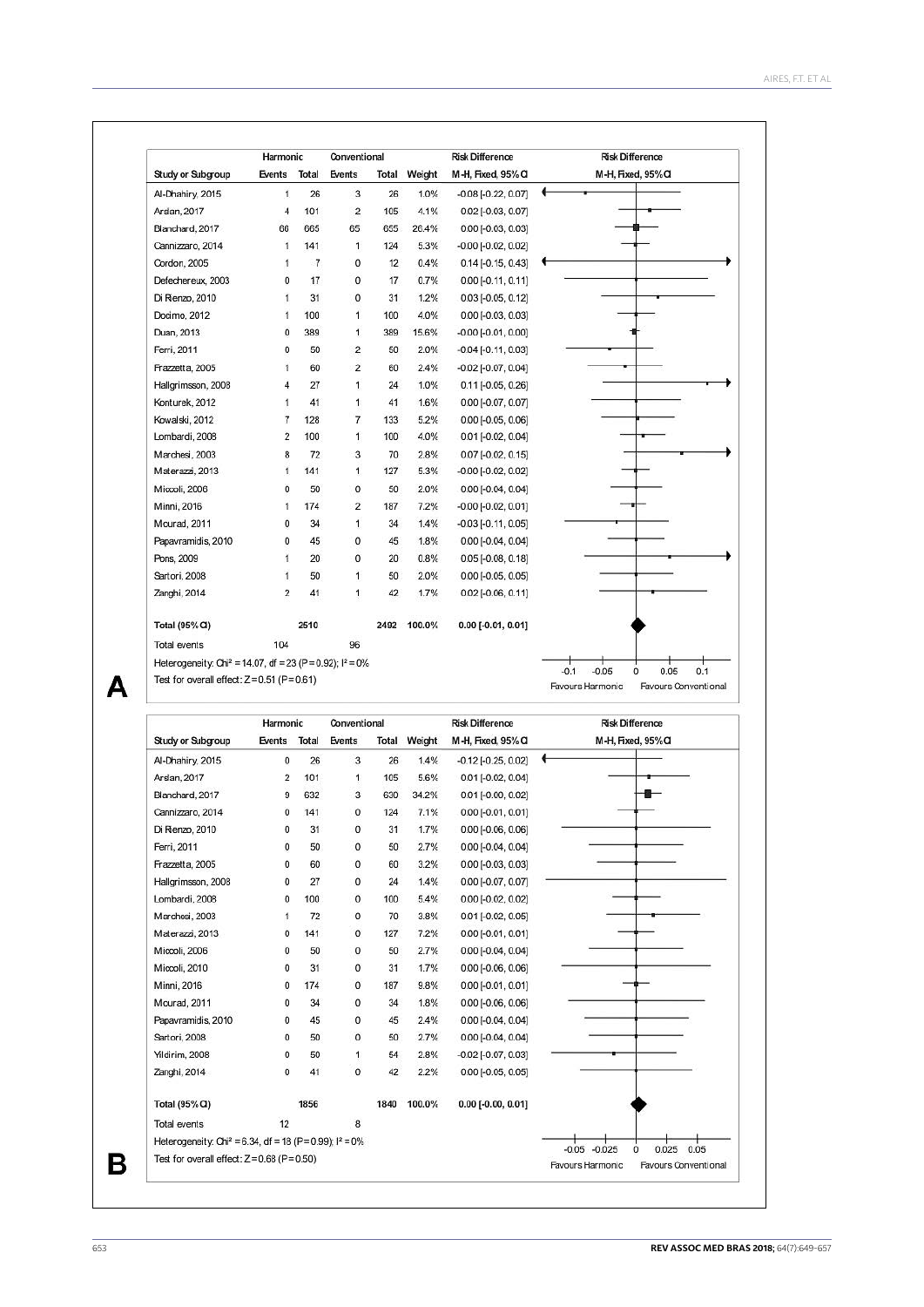|                                                                                                              | Harmonic       |      | Conventional   |      |                     | <b>Risk Difference</b>       | <b>Risk Difference</b>                                                      |  |  |
|--------------------------------------------------------------------------------------------------------------|----------------|------|----------------|------|---------------------|------------------------------|-----------------------------------------------------------------------------|--|--|
| Study or Subgroup                                                                                            | Events Total   |      | Events         |      | <b>Total Weight</b> | M-H, Random, 95% CI          | M-H, Random, 95% C                                                          |  |  |
| Al-Dhahiry, 2015                                                                                             | 4              | 26   | 8              | 26   | 1.5%                | $-0.15$ [ $-0.38$ , $0.07$ ] |                                                                             |  |  |
| Arslan, 2017                                                                                                 | 16             | 101  | 10             | 105  | 4.9%                | $0.06$ [-0.03, 0.15]         |                                                                             |  |  |
| Blanchard, 2017                                                                                              | 132            | 670  | 134            | 659  | 7.7%                | $-0.01$ [ $-0.05, 0.04$ ]    |                                                                             |  |  |
| Cannizzaro, 2014                                                                                             | 14             | 141  | 13             | 124  | 5.9%                | $-0.01$ [ $-0.08, 0.07$ ]    |                                                                             |  |  |
| Defechereux, 2003                                                                                            | $\overline{1}$ | 17   | $\overline{4}$ | 17   | 1.4%                | $-0.18[-0.41, 0.05]$         |                                                                             |  |  |
| Di Rienzo, 2010                                                                                              | 10             | 31   | 16             | 31   | 1.3%                | $-0.19$ [ $-0.43, 0.05$ ]    |                                                                             |  |  |
| Docimo, 2012                                                                                                 | 20             | 100  | 18             | 100  | 4.1%                | $0.02$ [-0.09, 0.13]         |                                                                             |  |  |
| Duan, 2013                                                                                                   | 36             | 389  | 40             | 389  | 7.7%                | $-0.01$ [ $-0.05, 0.03$ ]    |                                                                             |  |  |
| Ferri, 2011                                                                                                  | 7              | 50   | 21             | 50   | 2.3%                | $-0.28$ [ $-0.45, -0.11$ ]   |                                                                             |  |  |
| Frazzetta, 2005                                                                                              | 4              | 60   | 6              | 60   | 4.5%                | $-0.03$ [ $-0.13$ , $0.07$ ] |                                                                             |  |  |
| Hallgrimsson, 2008                                                                                           | $\overline{7}$ | 27   | 8              | 24   | 1.2%                | $-0.07$ $[-0.32, 0.18]$      |                                                                             |  |  |
| Konturek, 2012                                                                                               | 4              | 41   | $\overline{2}$ | 41   | 4.0%                | $0.05$ [-0.06, 0.16]         |                                                                             |  |  |
| Kowalski, 2012                                                                                               | 23             | 128  | 14             | 133  | 5.2%                | $0.07[-0.01, 0.16]$          |                                                                             |  |  |
| Lombardi, 2008                                                                                               | 28             | 100  | 29             | 100  | 3.5%                | $-0.01$ [ $-0.14$ , $0.12$ ] |                                                                             |  |  |
| Marchesi, 2003                                                                                               | 14             | 72   | 15             | 70   | 3.2%                | $-0.02$ [ $-0.15$ , 0.11]    |                                                                             |  |  |
| Materazzi, 2013                                                                                              | 3              | 141  | 6              | 127  | 7.6%                | $-0.03$ [ $-0.07, 0.02$ ]    |                                                                             |  |  |
| Miccoli, 2006                                                                                                | 5              | 50   | 16             | 50   | 2.6%                | $-0.22$ [ $-0.37, -0.07$ ]   |                                                                             |  |  |
| Miccoli, 2010                                                                                                | 0              | 31   | $\mathbf{1}$   | 31   | 5.2%                | $-0.03$ [ $-0.12$ , 0.05]    |                                                                             |  |  |
| Minni, 2016                                                                                                  | $\mathbf{9}$   | 174  | 10             | 187  | 7.5%                | $-0.00$ [ $-0.05, 0.04$ ]    |                                                                             |  |  |
| Mourad, 2011                                                                                                 | $\overline{2}$ | 34   | $\overline{2}$ | 34   | 4.0%                | $0.00$ [-0.11, 0.11]         |                                                                             |  |  |
| Papavramidis, 2010                                                                                           | 5              | 45   | 4              | 45   | 3.5%                | $0.02$ [-0.10, 0.15]         |                                                                             |  |  |
| Pons, 2009                                                                                                   | O              | 20   | $\overline{2}$ | 20   | 2.7%                | $-0.10$ [ $-0.25, 0.05$ ]    |                                                                             |  |  |
| Sartori, 2008                                                                                                | 30             | 50   | 10             | 50   | 2.2%                | 0.40 [0.22, 0.58]            |                                                                             |  |  |
| Yildirim, 2008                                                                                               | 6              | 50   | $\overline{7}$ | 54   | 3.4%                | $-0.01$ [ $-0.14$ , $0.12$ ] |                                                                             |  |  |
| Zanghi, 2014                                                                                                 | 5              | 41   | 6              | 42   | 2.8%                | $-0.02$ [ $-0.17, 0.12$ ]    |                                                                             |  |  |
| Total (95% CI)                                                                                               |                | 2589 |                | 2569 | 100.0%              | $-0.01$ [ $-0.04$ , $0.02$ ] |                                                                             |  |  |
| Total events                                                                                                 | 385            |      | 402            |      |                     |                              |                                                                             |  |  |
| Heterogeneity: Tau <sup>2</sup> = 0.00; Chi <sup>2</sup> = 54.75, df = 24 (P = 0.0003); l <sup>2</sup> = 56% |                |      |                |      |                     |                              |                                                                             |  |  |
| Test for overall effect: $Z = 0.84$ (P = 0.40)                                                               |                |      |                |      |                     |                              | $0.1 \ 0.2$<br>$-0.2 -0.1$<br>0<br>Favours Harmonic<br>Favours Conventional |  |  |

|                                                                       | Harmonic       |       | Conventional |       |        | <b>Risk Difference</b>       | <b>Risk Difference</b>                                                            |
|-----------------------------------------------------------------------|----------------|-------|--------------|-------|--------|------------------------------|-----------------------------------------------------------------------------------|
| Study or Subgroup                                                     | Events         | Total | Events       | Total | Weight | M-H, Fixed, 95% Q            | M-H, Fixed, 95% Q                                                                 |
| Al-Dhahiry, 2015                                                      | 0              | 26    | $\mathbf{1}$ | 26    | 1.6%   | $-0.04$ [ $-0.14$ , 0.06]    |                                                                                   |
| Arslan, 2017                                                          | $\overline{2}$ | 101   | 1            | 105   | 6.3%   | $0.01$ [-0.02, 0.04]         |                                                                                   |
| Blanchard, 2017                                                       | 16             | 666   | 10           | 647   | 39.9%  | 0.01 [-0.01, 0.02]           |                                                                                   |
| Cannizzaro, 2014                                                      | 0              | 141   | 0            | 124   | 8.0%   | $0.00$ [-0.01, 0.01]         |                                                                                   |
| Di Renzo, 2010                                                        | $\mathbf 0$    | 31    | 4            | 31    | 1.9%   | $-0.03[-0.12, 0.05]$         |                                                                                   |
| Ferri, 2011                                                           | $\mathbf 0$    | 50    | 0            | 50    | 3.0%   | $0.00$ [-0.04, 0.04]         |                                                                                   |
| Hallgrimsson, 2008                                                    | 0              | 27    | 1            | 24    | 1.5%   | $-0.04[-0.15, 0.06]$         |                                                                                   |
| Lombardi, 2008                                                        | 0              | 100   | 0            | 100   | 6.1%   | $0.00$ [-0.02, 0.02]         |                                                                                   |
| Materazzi, 2013                                                       | $\mathbf{1}$   | 141   | 1            | 127   | 8.1%   | $-0.00$ [ $-0.02$ , $0.02$ ] |                                                                                   |
| Miccoli, 2006                                                         | 0              | 50    | 0            | 50    | 3.0%   | $0.00$ [-0.04, 0.04]         |                                                                                   |
| Miccoli, 2010                                                         | 0              | 31    | 0            | 31    | 1.9%   | $0.00$ [-0.06, 0.06]         |                                                                                   |
| Minni, 2016                                                           | 0              | 174   | 0            | 187   | 11.0%  | $0.00$ [-0.01, 0.01]         |                                                                                   |
| Mourad, 2011                                                          | 0              | 34    | 0            | 34    | 2.1%   | $0.00$ [-0.06, 0.06]         |                                                                                   |
| Yildirim, 2008                                                        | $\mathbf{1}$   | 50    | 1            | 54    | 3.2%   | $0.00$ [-0.05, 0.05]         |                                                                                   |
| Zanghi, 2014                                                          | 0              | 41    | 1            | 42    | 2.5%   | $-0.02$ [ $-0.09, 0.04$ ]    |                                                                                   |
| Total (95% Q)                                                         |                | 1663  |              | 1632  | 100.0% | $0.00$ [-0.01, 0.01]         |                                                                                   |
| Total events                                                          | 20             |       | 17           |       |        |                              |                                                                                   |
| Heterogeneity: Chi <sup>2</sup> = 3.80, df = 14 (P= 1.00); $1^2$ = 0% |                |       |              |       |        |                              |                                                                                   |
| Test for overall effect: $Z = 0.38$ (P=0.70)                          |                |       |              |       |        |                              | 0.1<br>$-0.05$<br>0.05<br>$-0.1$<br>Û<br>Favours Harmonic<br>Favours Conventional |

**FIGURE 2.** META-ANALYSIS ON POSTOPERATIVE COMPLICATIONS COMPARING THE HARMONIC SCALPEL WITH THE CONVENTIONAL TECHNIQUE. A) TEMPORARY DYSFUNCTION OF THE RLN; B) PERMANENT DYSFUNCTION OF THE RLN; C) TRANSIENT HYPOCALCAEMIA; D) PERMANENT HYPOCALCAEMIA.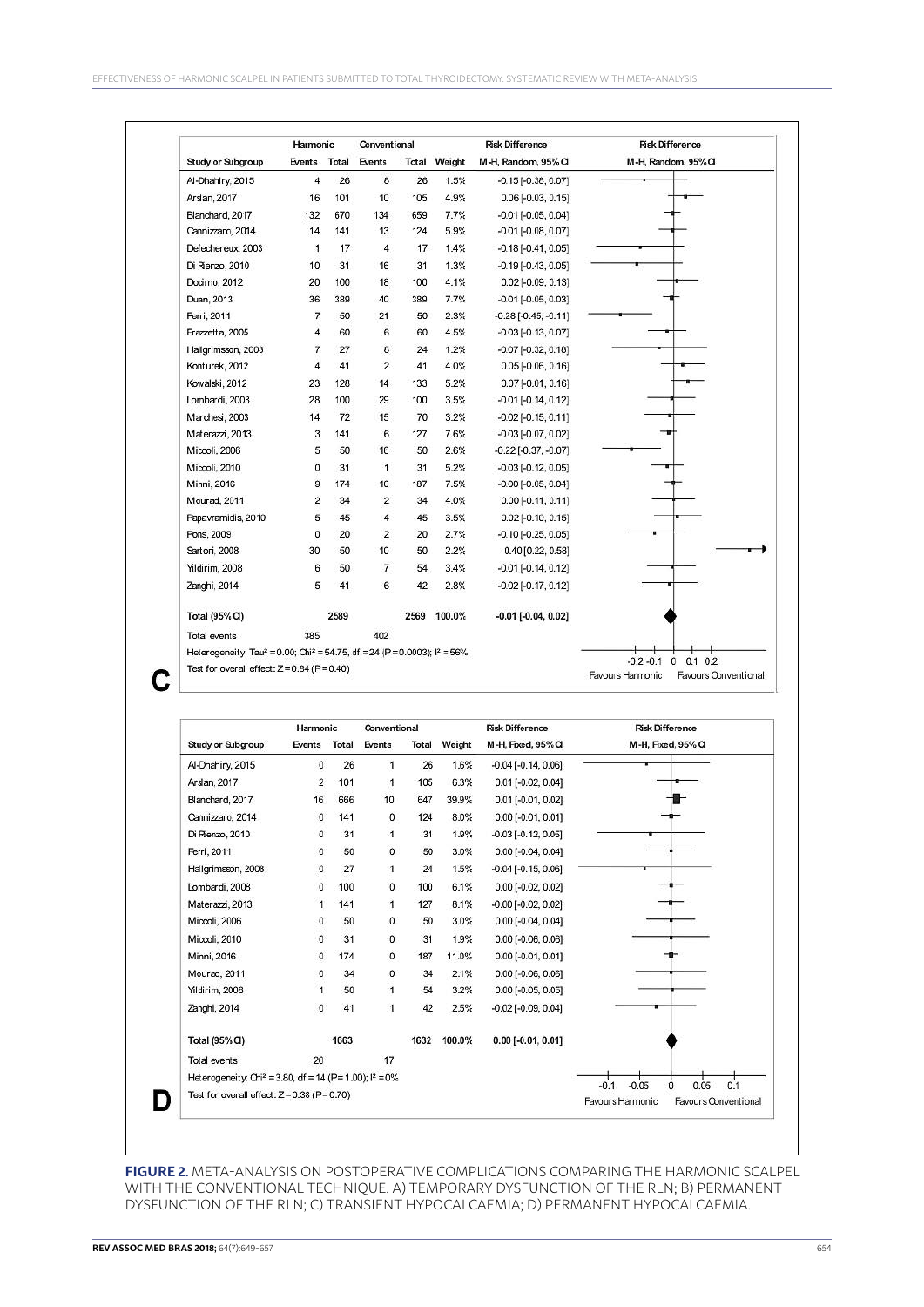Regarding permanent hypocalcaemia, there were no significant differences between groups (1.2% x 1.0%, 95% CI -0.01 to 0.01, p = 0.70 and I2 = 0%, Figure 2D).

## **COST ASSESSMENT**

Nine primary studies assessed the costs of the treatments comparing the use of the harmonic scalpel to the conventional technique. Data is shown in Table 1. Two studies did not provide the values of standard deviations and were not analyzed**22,33**. Four studies showed a significant decrease in hospital costs,**15,17,20,34** in one study there was a significant increase in costs**<sup>43</sup>** and in two others**23,30** there was no difference between the groups.

## Sensitivity analysis

A sensitivity analysis was performed for all outcomes related to the methodological risk of primary articles, excluding those at high risk. There was a significant difference in operation time (17.3 minutes, p <0.001) and intraoperative bleeding volume (-26.8 ml; p <0.001) in the group of patients submitted to surgery using a harmonic scalpel. There was no significant difference in the incidence of hematoma ( $p =$ 0.16), permanent and temporary paralysis ( $p = 0.66$ and  $p = 0.10$ , respectively) and transient and permanent hypocalcaemia ( $p = 0.33$  and  $p = 0.31$ ).

#### **DISCUSSION**

Since the first thyroidectomy documented by Abu al-Qasim in 952, until the mid-19**th** century, with the experience of Theodor Billroth, surgery on the thyroid gland was considered virtually prohibitive**1,2**. It was only at the beginning of the 20**th** century, with the improvement of anaesthetic and aseptic techniques and a better knowledge of haemostatic techniques, that Emil Theodore Kocher obtained satisfactory results, making thyroidectomy a safe surgery, with mortality around 0.5%. Since then, the surgical technique has changed very little**1,2**.

The success of thyroid surgery is primarily based on adequate haemostasis both to prevent bleeding, which can become fatal, and to keep the surgical site clean and facilitate dissection of tissues, especially vital structures such as the lower laryngeal nerve and parathyroid glands. Given this premise, the results of this review show that there is a statistically significant decrease in intraoperative bleeding volume (35 ml). However, this data was not correlated with the reduction of perioperative complications.

In attempting to make thyroidectomy an even safer and more efficient procedure, haemostatic devices were developed with the purpose of adequate haemostasis without the need for numerous ligatures, which theoretically could save time. One of the most studied is the harmonic scalpel, which consists of mechanical energy in the form of ultrasonic vibrations (up to 55,000 Htz) that seal the blood vessels by breaking the hydrogen and protein bonds of the tissues and vessels and creating endovascular clot**3,4**. One of the theoretical benefits of using the harmonic scalpel is that it acts under lower temperatures (50° C-100° C), resulting in decreased heat transfer by adjacent tissues and, consequently, less thermal trauma**3,4**. Moreover, it does not transmit any type of current to the patient**3,4**.

One of the most frequent and feared complications during thyroidectomy is injury to the inferior laryngeal nerve, which occurs due to surgical trauma, either mechanical (manipulation, traction or section) or thermal trauma. Experimental studies in pigs with histological analysis have demonstrated that the use of the ultrasonic scalpel in the dissection of adjacent tissues (1 mm) to the inferior laryngeal nerve does not cause thermal nerve damage**44,45**. In another experimental pig model, it was concluded that there is thermal lesion of the inferior laryngeal nerve by lateral heat dissipation in dissections that are distant <1 mm from the nerve**46**. The dissipation of heat to adjacent tissues is directly related to the power and time used by the harmonic scalpel. Studies show that the use of the harmonic scaler for more than 5 seconds with 4/5 intensities or for more than 20 seconds with lower intensities can generate thermal trauma to the tissues**47,48**. In this review, no significant difference was observed in the incidence of both temporary and permanent inferior laryngeal nerve dysfunction, comparing surgeries with and without harmonic scalpel.

Voice quality is a poorly assessed outcome in clinical trials that examine the efficacy of various haemostatic devices. Two prospective randomized studies have demonstrated that there are no significant differences in voice quality (objective and subjective) of patients undergoing thyroidectomy with the aid of the harmonic scalpel compared to the conventional technique**41,49**.

All new technology that is developed must present, in addition to proven efficacy through comparative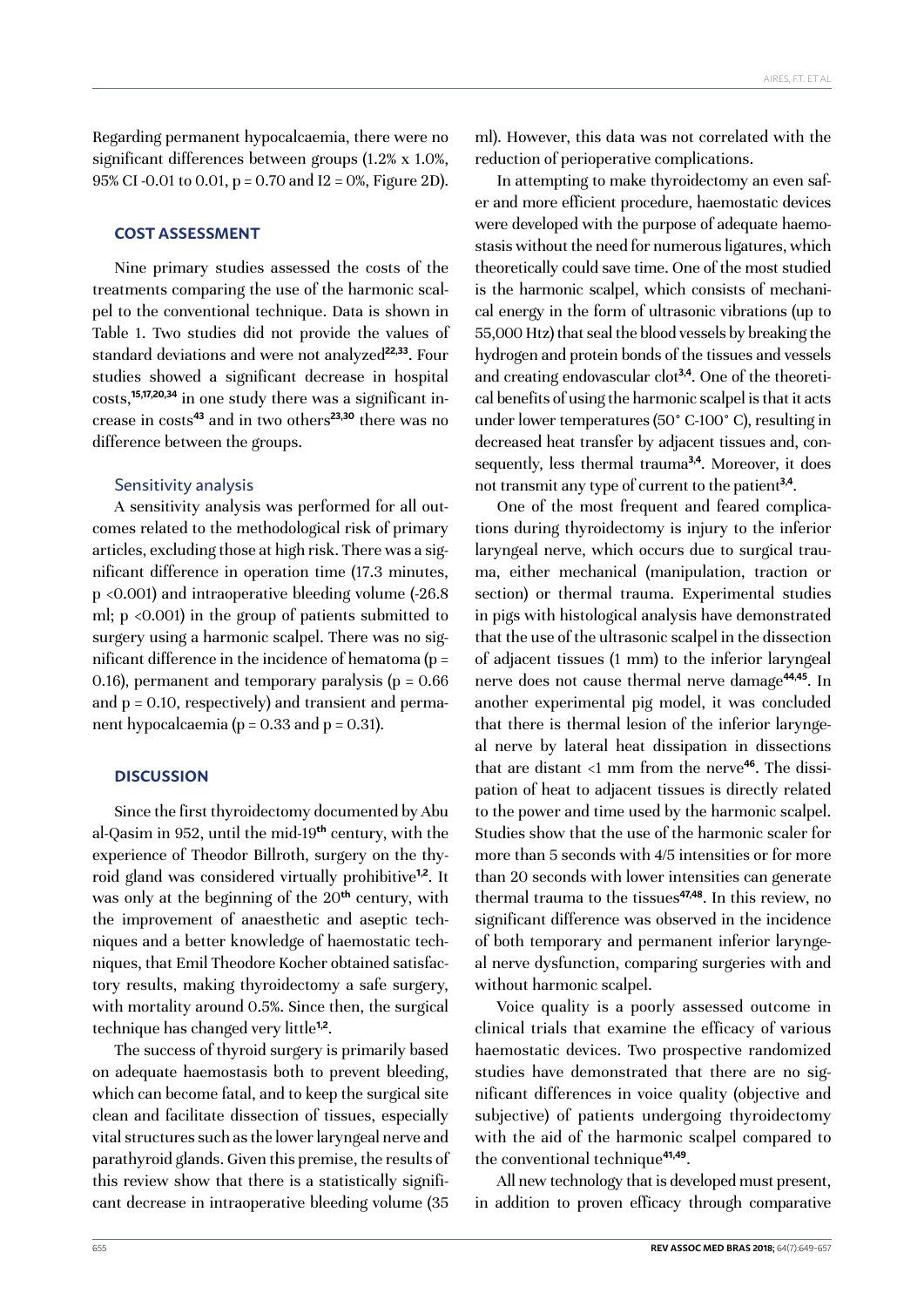studies with proper methodology, also an economic analysis that assesses its implementation costs. For this, there are specific economic assessment tools and methodologies. Studies based on the concepts of cost-effectiveness, cost-benefit and cost-utility should be encouraged in order to obtain better information for decision-making on the incorporation or not of a new technology. In this review, the cost analysis was not considered a primary outcome and was not explored in detail, but there was a tendency to decrease costs in operations with the aid of the harmonic scalpel. This economy was mainly due to the shorter operating time observed in this group, which was directly related to lower operating room and human resources costs. A systematic review with meta-analysis on hospital costs, published in 2016, has shown that there is an absolute reduction of approximately US\$ 229 in harmonic scalpel surgeries**<sup>50</sup>**.

This systematic review updates the data available in the literature with published clinical trials up to the mid-2017. The clinical data found in this study are in line with the latest published reviews on the subject**51-54** and show that there is apparently no doubt about the actual efficacy and safety of the harmonic scalpel, questioning only the cost-effectiveness of the implementation of this technology in thyroid surgery.

## **CONCLUSION**

In patients submitted to total thyroidectomy, the use of the harmonic scalpel is effective, reducing operation time and intraoperative bleeding volume when compared to the conventional technique. There is no difference in the incidence of postoperative complications with the aid of the technology.

PALAVRAS-CHAVE: *Tireoidectomia. Hemostasia cirúrgica/métodos. Procedimentos cirúrgicos ultrassônicos. Revisão.*

#### **REFERENCES**

- **1.** Smith RB, Coughlin A. Thyroidectomy haemostasis. Otolaryngol Clin North Am. 2016;49(3):727-48.
- **2.** Hannan SA. The magnificent seven: a history of modern thyroid surgery. Int J Surg. 2006;4(3):187-91.
- **3.** Manouras A, Markogiannakis HE, Kekis PB, Lagoudianakis EE, Fleming B. Novel haemostatic devices in thyroid surgery: electrothermal bipolar vessel sealing system and harmonic scalpel. Expert Rev Med Devices. 2008;5(4):447-66.
- **4.** Dhepnorrarat RC, Witterick IJ. New technologies in thyroid cancer surgery. Oral Oncol. 2013;49(7):659-64.
- **5.** Jadad AR, Moore RA, Carroll D, Jenkinson C, Reynolds DJ, Gavaghan DJ, et al. Assessing the quality of reports of randomized clinical trials: is blinding necessary? Control Clin Trials. 1996;17(1):1-12.
- **6.** Voutilainen PE, Haglund CH. Ultrasonically activated shears in thyroidectomies: a randomized trial. Ann Surg. 2000;231(3):322-8.
- **7.** Kilic M, Keskek M, Ertan T, Yoldas O, Bilgin A, Koc M. A prospective randomized trial comparing the harmonic scalpel with conventional knot tying in thyroidectomy. Adv Ther. 2007;24(3):632-8.
- **8.** Basoglu M, Ozturk G, Atamanalp SS, Aydinli B, Yildirgan MI, Oren D. The use of harmonic scalpels in thyroidectomies: clinical experiences. Eurasian J Med. 2008;40(2):75-8.
- **9.** Yener O, Demir M, Yılmaz A, Yıgıtbaşı R, Atak T. Harmonic scalpel compared to conventional haemostasis in thyroid surgery. Indian J Surg. 2014;76(1):66-9.
- **10.** Defechereux T, Meurisse M. Haemostasis and ultrasonic shears for thyroid surgery. Ann Chir. 2006;131(2):154-6.
- **11.** Meurisse M, Defechereux T, Maweja S, Degauque C, Vandelaer M, Hamoir E. Evaluation of the Ultracision ultrasonic dissector in thyroid surgery. Prospective randomized study. Ann Chir. 2000;125(5):468-72.
- **12.** Witzel K, von Rahden BH, Stein HJ. The effect of ultrasound dissection in thyroid surgery. Eur Surg Res. 2009;43(2):241-4.
- **13.** Marchesi M, Biffoni M, Cresti R, Mulas MM, Turriziani V, Berni A, et al. Ultrasonic scalpel in thyroid surgery. Chir Ital. 2003;55(2):299-308.
- **14.** Defechereux T, Rinken F, Maweja S, Hamoir E, Meurisse M. Evaluation of the ultrasonic dissector in thyroid surgery. A prospective randomised study. Acta Chir Belg. 2003;103(3):274-7.
- **15.** Ortega J, Sala C, Flor B, Lledo S. Efficacy and cost-effectiveness of the UltraCision harmonic scalpel in thyroid surgery: an analysis of 200 cases in a randomized trial. J Laparoendosc Adv Surg Tech A. 2004;14(1):9-12.
- **16.** Cordón C, Fajardo R, Ramírez J, Herrera MF. A randomized, prospective, parallel group study comparing the Harmonic Scalpel to electrocautery in thyroidectomy. Surgery. 2005;137(3):337-41.
- **17.** Frazzetta M, Furgiuele G, Raimondo D, Sammartano A, Mannino E, De Simone G, et al. Ultrasonic dissector for total thyroidectomy: results of prospective randomized study. G Chir. 2005;26(8-9):295-301.
- **18.** Miccoli P, Berti P, Dionigi G, D'Agostino J, Orlandini C, Donatini G. Randomized controlled trial of harmonic scalpel use during thyroidectomy. Arch Otolaryngol Head Neck Surg. 2006;132(10):1069-73.
- **19.** Yildirim O, Umit T, Ebru M, Bulent U, Belma K, Betul B, et al. Ultrasonic harmonic scalpel in total thyroidectomies. Adv Ther. 2008;25(3):260-5.
- **20.** Lombardi CP, Raffaelli M, Cicchetti A, Marchetti M, De Crea C, Di Bidino R, et al. The use of "harmonic scalpel" versus "knot tying" for conventional "open" thyroidectomy: results of a prospective randomized study. Langenbecks Arch Surg. 2008;393(5):627-31.
- **21.** Sartori PV, De Fina S, Colombo G, Pugliese F, Romano F, Cesana G, et al. Ligasure versus Ultracision in thyroid surgery: a prospective randomized study. Langenbecks Arch Surg. 2008;393(5):655-8.
- **22.** Hallgrimsson P, Lovén L, Westerdahl J, Bergenfelz A. Use of the harmonic scalpel versus conventional haemostatic techniques in patients with Grave disease undergoing total thyroidectomy: a prospective randomised controlled trial. Langenbecks Arch Surg. 2008;393(5):675-80.
- 23. Pons Y, Gauthier J, Ukkola-Pons E, Clément P, Roguet E, Poncet JL, et al. Comparison of LigaSure vessel sealing system, harmonic scalpel, and conventional haemostasis in total thyroidectomy. Otolaryngol Head Neck Surg. 2009;141(4):496-501.
- **24.** Papavramidis TS, Sapalidis K, Michalopoulos N, Triantafillopoulou K, Gkoutzamanis G, Kesisoglou I, et al. UltraCision harmonic scalpel ver-